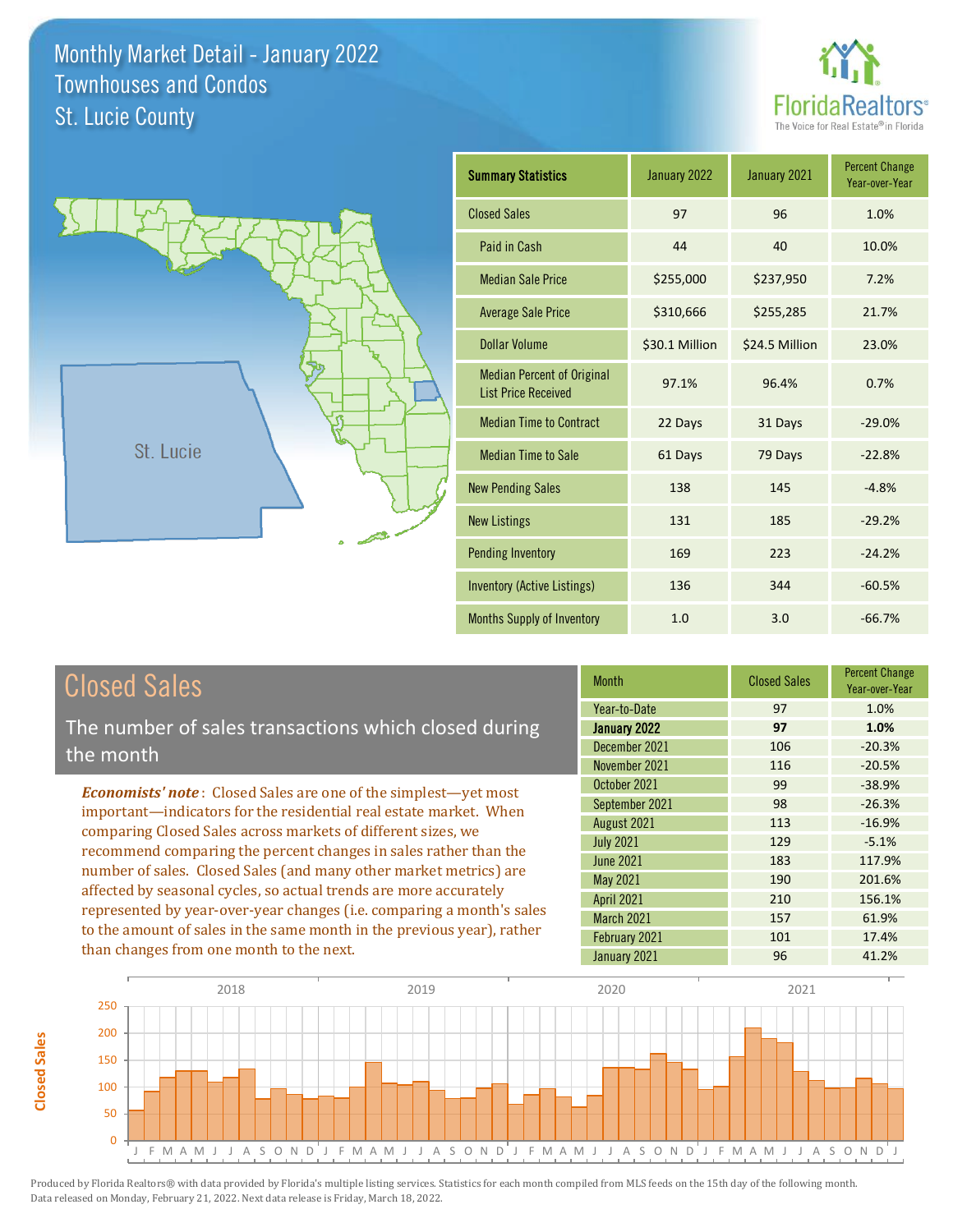this statistic should be interpreted with care.



84 47.4%

| Cash Sales                                                                     | <b>Month</b>      | <b>Cash Sales</b> | <b>Percent Change</b><br>Year-over-Year |
|--------------------------------------------------------------------------------|-------------------|-------------------|-----------------------------------------|
|                                                                                | Year-to-Date      | 44                | 10.0%                                   |
| The number of Closed Sales during the month in which                           | January 2022      | 44                | 10.0%                                   |
|                                                                                | December 2021     | 57                | $-10.9%$                                |
| buyers exclusively paid in cash                                                | November 2021     | 61                | $-17.6%$                                |
|                                                                                | October 2021      | 53                | $-29.3%$                                |
|                                                                                | September 2021    | 52                | $-11.9%$                                |
| <b>Economists' note:</b> Cash Sales can be a useful indicator of the extent to | August 2021       | 67                | 8.1%                                    |
| which investors are participating in the market. Why? Investors are            | <b>July 2021</b>  | 80                | 29.0%                                   |
| far more likely to have the funds to purchase a home available up front,       | <b>June 2021</b>  | 97                | 162.2%                                  |
| whereas the typical homebuyer requires a mortgage or some other                | May 2021          | 92                | 217.2%                                  |
| form of financing. There are, of course, many possible exceptions, so          | <b>April 2021</b> | 103               | 157.5%                                  |



## Cash Sales as a Percentage of Closed Sales

The percentage of Closed Sales during the month which were Cash Sales

*Economists' note* : This statistic is simply another way of viewing Cash Sales. The remaining percentages of Closed Sales (i.e. those not paid fully in cash) each month involved some sort of financing, such as mortgages, owner/seller financing, assumed loans, etc.

| <b>Month</b>      | <b>Percent of Closed</b><br>Sales Paid in Cash | <b>Percent Change</b><br>Year-over-Year |
|-------------------|------------------------------------------------|-----------------------------------------|
| Year-to-Date      | 45.4%                                          | 8.9%                                    |
| January 2022      | 45.4%                                          | 8.9%                                    |
| December 2021     | 53.8%                                          | 11.9%                                   |
| November 2021     | 52.6%                                          | 3.7%                                    |
| October 2021      | 53.5%                                          | 15.6%                                   |
| September 2021    | 53.1%                                          | 19.6%                                   |
| August 2021       | 59.3%                                          | 30.0%                                   |
| <b>July 2021</b>  | 62.0%                                          | 36.0%                                   |
| <b>June 2021</b>  | 53.0%                                          | 20.5%                                   |
| May 2021          | 48.4%                                          | 5.2%                                    |
| <b>April 2021</b> | 49.0%                                          | 0.4%                                    |
| <b>March 2021</b> | 53.5%                                          | $-9.0%$                                 |
| February 2021     | 65.3%                                          | 24.9%                                   |
| January 2021      | 41.7%                                          | $-29.1%$                                |

January 2021 40 0.0%

February 2021 66 46.7%

March 2021



**Cash Sales**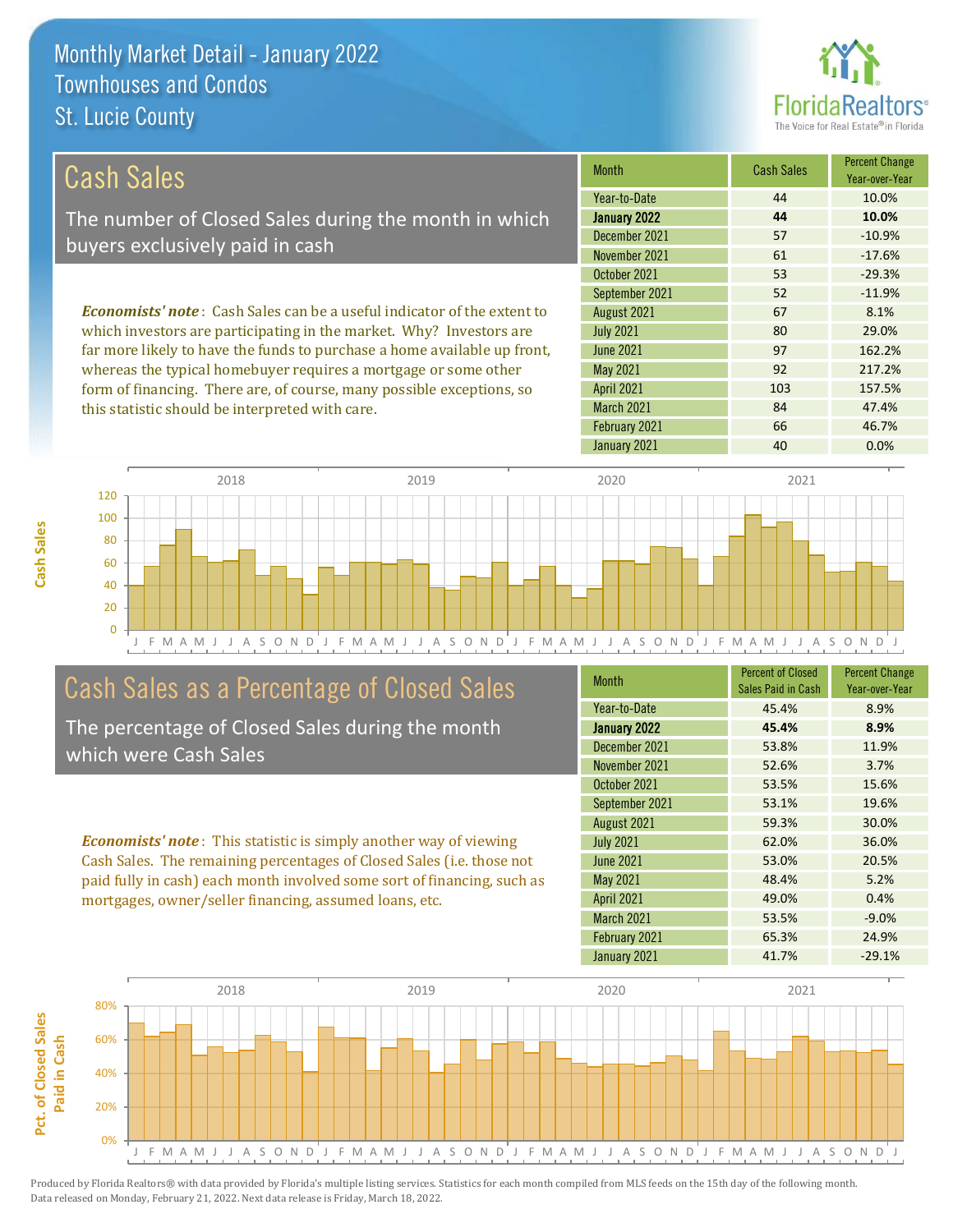

## Median Sale Price

The median sale price reported for the month (i.e. 50% of sales were above and 50% of sales were below)

*Economists' note* : Median Sale Price is our preferred summary statistic for price activity because, unlike Average Sale Price, Median Sale Price is not sensitive to high sale prices for small numbers of homes that may not be characteristic of the market area. Keep in mind that median price trends over time are not always solely caused by changes in the general value of local real estate. Median sale price only reflects the values of the homes that *sold* each month, and the mix of the types of homes that sell can change over time.

| <b>Month</b>      | <b>Median Sale Price</b> | <b>Percent Change</b><br>Year-over-Year |
|-------------------|--------------------------|-----------------------------------------|
| Year-to-Date      | \$255,000                | 7.2%                                    |
| January 2022      | \$255,000                | 7.2%                                    |
| December 2021     | \$250,000                | 5.5%                                    |
| November 2021     | \$225,500                | $-4.0%$                                 |
| October 2021      | \$245,500                | 29.6%                                   |
| September 2021    | \$247,000                | 20.5%                                   |
| August 2021       | \$215,000                | $-11.0%$                                |
| <b>July 2021</b>  | \$220,000                | $-3.9%$                                 |
| <b>June 2021</b>  | \$220,000                | 27.6%                                   |
| May 2021          | \$236,450                | 40.3%                                   |
| <b>April 2021</b> | \$261,000                | 9.4%                                    |
| March 2021        | \$260,000                | 32.7%                                   |
| February 2021     | \$255,000                | 32.1%                                   |
| January 2021      | \$237,950                | 31.8%                                   |



## Average Sale Price

The average sale price reported for the month (i.e. total sales in dollars divided by the number of sales)

*Economists' note* : Usually, we prefer Median Sale Price over Average Sale Price as a summary statistic for home prices. However, Average Sale Price does have its uses—particularly when it is analyzed alongside the Median Sale Price. For one, the relative difference between the two statistics can provide some insight into the market for higher-end homes in an area.

| Month             | <b>Average Sale Price</b> | <b>Percent Change</b><br>Year-over-Year |
|-------------------|---------------------------|-----------------------------------------|
| Year-to-Date      | \$310,666                 | 21.7%                                   |
| January 2022      | \$310,666                 | 21.7%                                   |
| December 2021     | \$329,292                 | 21.7%                                   |
| November 2021     | \$288,678                 | 7.5%                                    |
| October 2021      | \$317,388                 | 23.0%                                   |
| September 2021    | \$326,898                 | 23.5%                                   |
| August 2021       | \$277,119                 | $-0.3%$                                 |
| <b>July 2021</b>  | \$311,579                 | 22.8%                                   |
| <b>June 2021</b>  | \$297,825                 | 40.3%                                   |
| May 2021          | \$282,654                 | 32.7%                                   |
| <b>April 2021</b> | \$287,277                 | 7.1%                                    |
| March 2021        | \$324,996                 | 32.3%                                   |
| February 2021     | \$286,694                 | 12.8%                                   |
| January 2021      | \$255,285                 | 3.6%                                    |



Produced by Florida Realtors® with data provided by Florida's multiple listing services. Statistics for each month compiled from MLS feeds on the 15th day of the following month. Data released on Monday, February 21, 2022. Next data release is Friday, March 18, 2022.

**Average Sale Price**

**Average Sale Price**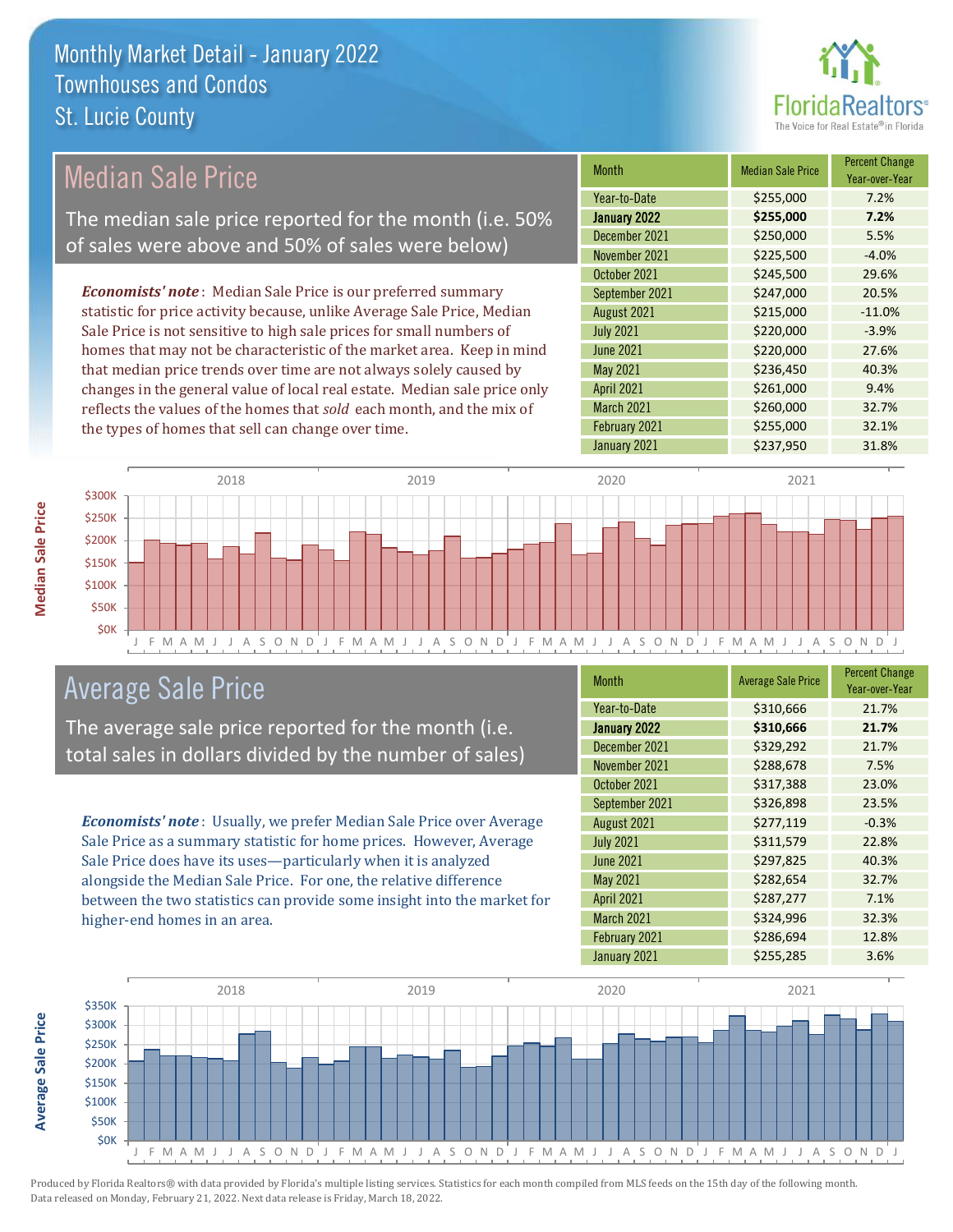

#### ollar Volume

The sum of the sale prices for all sales which closed during the month

*Economists' note* : Dollar Volume is simply the sum of all sale prices in a given time period, and can quickly be calculated by multiplying Closed Sales by Average Sale Price. It is a strong indicator of the health of the real estate industry in a market, and is of particular interest to real estate professionals, investors, analysts, and government agencies. Potential home sellers and home buyers, on the other hand, will likely be better served by paying attention to trends in the two components of Dollar Volume (i.e. sales and prices) individually.

| <b>Month</b>      | <b>Dollar Volume</b> | <b>Percent Change</b><br>Year-over-Year |
|-------------------|----------------------|-----------------------------------------|
| Year-to-Date      | \$30.1 Million       | 23.0%                                   |
| January 2022      | \$30.1 Million       | 23.0%                                   |
| December 2021     | \$34.9 Million       | $-3.0%$                                 |
| November 2021     | \$33.5 Million       | $-14.6%$                                |
| October 2021      | \$31.4 Million       | $-24.8%$                                |
| September 2021    | \$32.0 Million       | $-9.0%$                                 |
| August 2021       | \$31.3 Million       | $-17.2%$                                |
| <b>July 2021</b>  | \$40.2 Million       | 16.4%                                   |
| <b>June 2021</b>  | \$54.5 Million       | 205.6%                                  |
| May 2021          | \$53.7 Million       | 300.2%                                  |
| <b>April 2021</b> | \$60.3 Million       | 174.2%                                  |
| March 2021        | \$51.0 Million       | 114.2%                                  |
| February 2021     | \$29.0 Million       | 32.5%                                   |
| January 2021      | \$24.5 Million       | 46.3%                                   |



## Median Percent of Original List Price Received

The median of the sale price (as a percentage of the original list price) across all properties selling during the month

*Economists' note* : The Median Percent of Original List Price Received is useful as an indicator of market recovery, since it typically rises as buyers realize that the market may be moving away from them and they need to match the selling price (or better it) in order to get a contract on the house. This is usually the last measure to indicate a market has shifted from down to up, so it is what we would call a *lagging* indicator.

| <b>Month</b>      | Med. Pct. of Orig.<br><b>List Price Received</b> | <b>Percent Change</b><br>Year-over-Year |
|-------------------|--------------------------------------------------|-----------------------------------------|
| Year-to-Date      | 97.1%                                            | 0.7%                                    |
| January 2022      | 97.1%                                            | 0.7%                                    |
| December 2021     | 97.8%                                            | 1.8%                                    |
| November 2021     | 98.8%                                            | 2.4%                                    |
| October 2021      | 98.4%                                            | 3.1%                                    |
| September 2021    | 98.5%                                            | 3.0%                                    |
| August 2021       | 100.0%                                           | 4.3%                                    |
| <b>July 2021</b>  | 99.2%                                            | 4.9%                                    |
| <b>June 2021</b>  | 100.0%                                           | 5.6%                                    |
| <b>May 2021</b>   | 99.1%                                            | 4.4%                                    |
| <b>April 2021</b> | 98.5%                                            | 4.5%                                    |
| March 2021        | 97.7%                                            | 2.4%                                    |
| February 2021     | 96.1%                                            | 2.1%                                    |
| January 2021      | 96.4%                                            | 3.5%                                    |

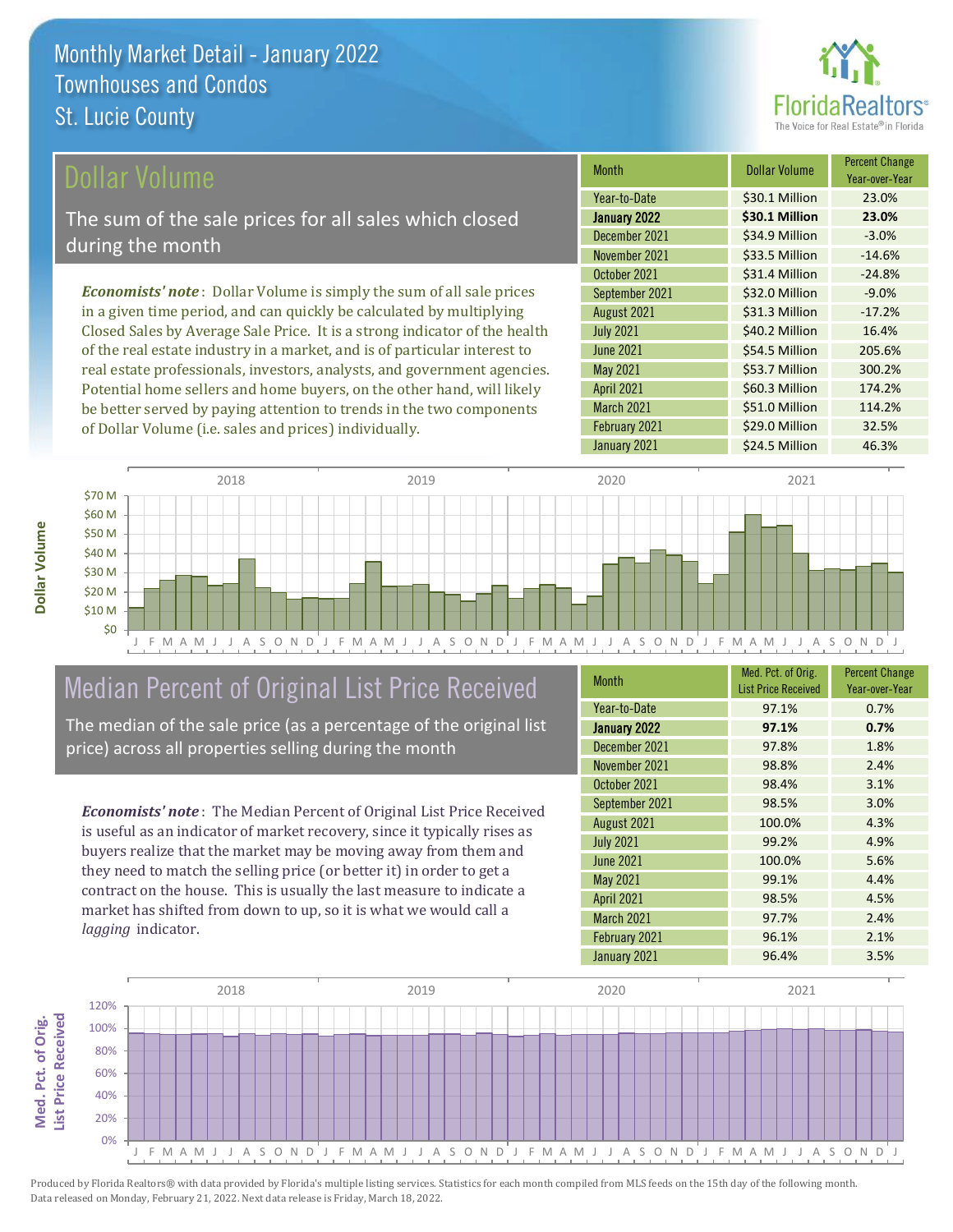

## Median Time to Contract

The median number of days between the listing date and contract date for all Closed Sales during the month

*Economists' note* : Like Time to Sale, Time to Contract is a measure of the length of the home selling process calculated for sales which closed during the month. The difference is that Time to Contract measures the number of days between the initial listing of a property and the signing of the contract which eventually led to the closing of the sale. When the gap between Median Time to Contract and Median Time to Sale grows, it is usually a sign of longer closing times and/or declining numbers of cash sales.

| <b>Month</b>        | <b>Median Time to</b><br>Contract | <b>Percent Change</b><br>Year-over-Year |
|---------------------|-----------------------------------|-----------------------------------------|
| Year-to-Date        | 22 Days                           | $-29.0%$                                |
| <b>January 2022</b> | 22 Days                           | $-29.0%$                                |
| December 2021       | 13 Days                           | $-62.9%$                                |
| November 2021       | 9 Days                            | $-75.7%$                                |
| October 2021        | 9 Days                            | $-80.0%$                                |
| September 2021      | 9 Days                            | $-78.6%$                                |
| August 2021         | 8 Days                            | $-87.1%$                                |
| <b>July 2021</b>    | 10 Days                           | $-87.0%$                                |
| <b>June 2021</b>    | 9 Days                            | $-86.4%$                                |
| May 2021            | 11 Days                           | $-81.4%$                                |
| <b>April 2021</b>   | 18 Days                           | $-66.0%$                                |
| March 2021          | 15 Days                           | $-78.6%$                                |
| February 2021       | 46 Days                           | $-32.4%$                                |
| January 2021        | 31 Days                           | $-46.6%$                                |



## Median Time to Sale

**Median Time to** 

**Median Time to** 

The median number of days between the listing date and closing date for all Closed Sales during the month

*Economists' note* : Time to Sale is a measure of the length of the home selling process, calculated as the number of days between the initial listing of a property and the closing of the sale. *Median* Time to Sale is the amount of time the "middle" property selling this month was on the market. That is, 50% of homes selling this month took *less* time to sell, and 50% of homes took *more* time to sell. Median Time to Sale gives a more accurate picture than Average Time to Sale, which can be skewed upward by small numbers of properties taking an abnormally long time to sell.

| <b>Month</b>      | <b>Median Time to Sale</b> | <b>Percent Change</b><br>Year-over-Year |
|-------------------|----------------------------|-----------------------------------------|
| Year-to-Date      | 61 Days                    | $-22.8%$                                |
| January 2022      | 61 Days                    | $-22.8%$                                |
| December 2021     | 53 Days                    | $-32.9%$                                |
| November 2021     | 51 Days                    | $-36.3%$                                |
| October 2021      | 50 Days                    | $-36.7%$                                |
| September 2021    | 44 Days                    | $-48.8%$                                |
| August 2021       | 47 Days                    | $-58.0%$                                |
| <b>July 2021</b>  | 55 Days                    | $-53.0%$                                |
| <b>June 2021</b>  | 51 Days                    | $-52.8%$                                |
| May 2021          | 54 Days                    | $-44.9%$                                |
| <b>April 2021</b> | 62 Days                    | $-39.8%$                                |
| March 2021        | 62 Days                    | $-32.6%$                                |
| February 2021     | 77 Days                    | $-20.6%$                                |
| January 2021      | 79 Days                    | $-3.7%$                                 |

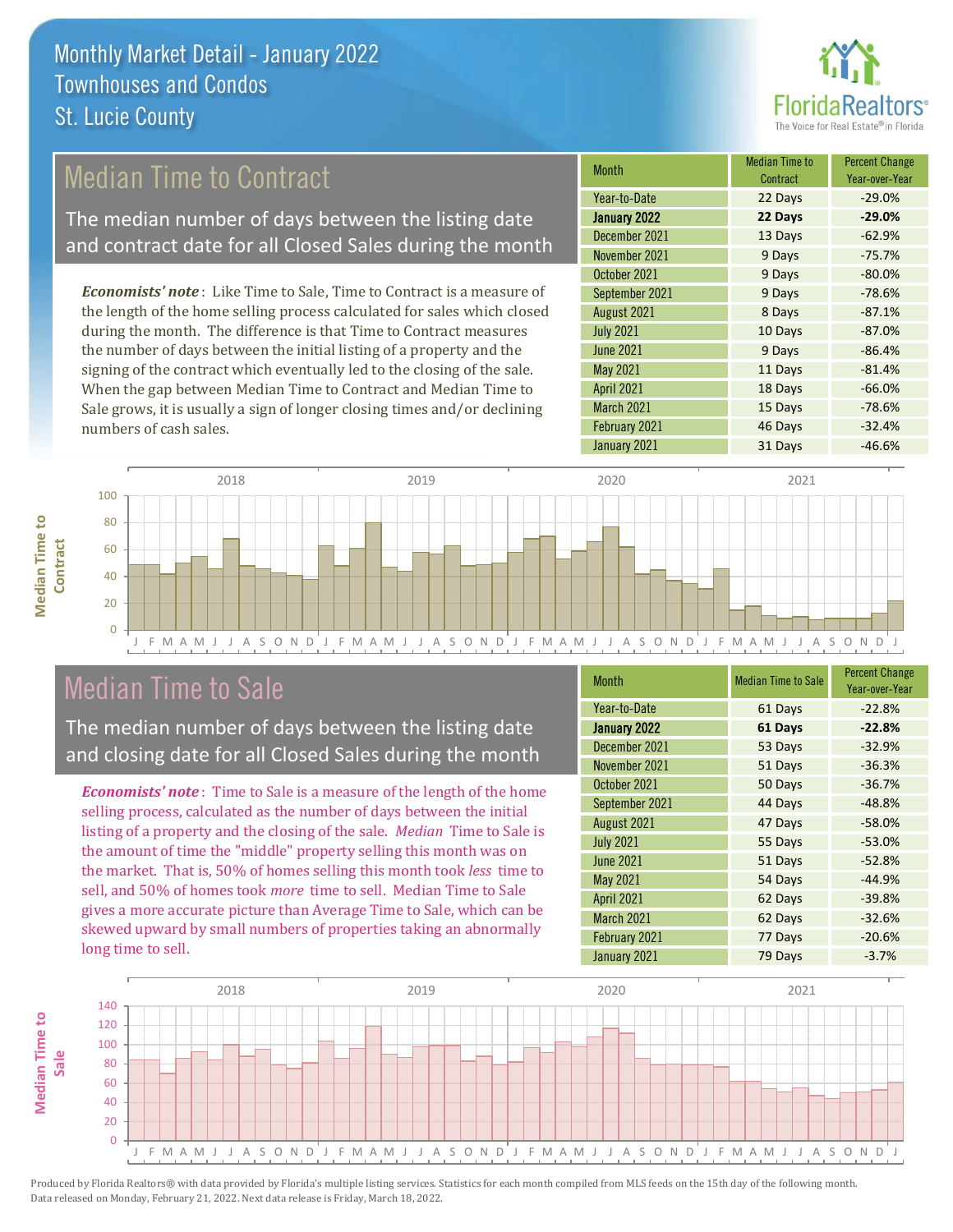

| <b>New Pending Sales</b>                                                       | <b>Month</b>      | <b>New Pending Sales</b> | <b>Percent Change</b><br>Year-over-Year |
|--------------------------------------------------------------------------------|-------------------|--------------------------|-----------------------------------------|
|                                                                                | Year-to-Date      | 138                      | $-4.8%$                                 |
| The number of listed properties that went under                                | January 2022      | 138                      | $-4.8%$                                 |
| contract during the month                                                      | December 2021     | 97                       | $-19.8%$                                |
|                                                                                | November 2021     | 103                      | $-24.3%$                                |
|                                                                                | October 2021      | 124                      | $-24.4%$                                |
| <b>Economists' note</b> : Because of the typical length of time it takes for a | September 2021    | 112                      | $-35.6%$                                |
| sale to close, economists consider Pending Sales to be a decent                | August 2021       | 114                      | $-16.2%$                                |
| indicator of potential future Closed Sales. It is important to bear in         | <b>July 2021</b>  | 120                      | $-19.5%$                                |
| mind, however, that not all Pending Sales will be closed successfully.         | <b>June 2021</b>  | 132                      | $-8.3%$                                 |
| So, the effectiveness of Pending Sales as a future indicator of Closed         | May 2021          | 166                      | 61.2%                                   |
| Sales is susceptible to changes in market conditions such as the               | <b>April 2021</b> | 187                      | 246.3%                                  |



## New Listings

distressed properties for sale.

The number of properties put onto the market during the month

availability of financing for homebuyers and the inventory of

*Economists' note* : New Listings tend to rise in delayed response to increasing prices, so they are often seen as a lagging indicator of market health. As prices rise, potential sellers raise their estimations of value—and in the most recent cycle, rising prices have freed up many potential sellers who were previously underwater on their mortgages. Note that in our calculations, we take care to not include properties that were recently taken off the market and quickly relisted, since these are not really *new* listings.

| <b>Month</b>      | <b>New Listings</b> | <b>Percent Change</b><br>Year-over-Year |
|-------------------|---------------------|-----------------------------------------|
| Year-to-Date      | 131                 | $-29.2%$                                |
| January 2022      | 131                 | $-29.2%$                                |
| December 2021     | 92                  | 2.2%                                    |
| November 2021     | 100                 | $-32.4%$                                |
| October 2021      | 134                 | $-8.8%$                                 |
| September 2021    | 120                 | $-28.1%$                                |
| August 2021       | 152                 | 6.3%                                    |
| <b>July 2021</b>  | 128                 | $-9.9%$                                 |
| <b>June 2021</b>  | 133                 | 12.7%                                   |
| May 2021          | 163                 | 2.5%                                    |
| <b>April 2021</b> | 165                 | 91.9%                                   |
| March 2021        | 198                 | 52.3%                                   |
| February 2021     | 150                 | 0.0%                                    |
| January 2021      | 185                 | 16.4%                                   |

March 2021 216 216 166.7% February 2021 183 72.6%



Produced by Florida Realtors® with data provided by Florida's multiple listing services. Statistics for each month compiled from MLS feeds on the 15th day of the following month. Data released on Monday, February 21, 2022. Next data release is Friday, March 18, 2022.

**New Listings**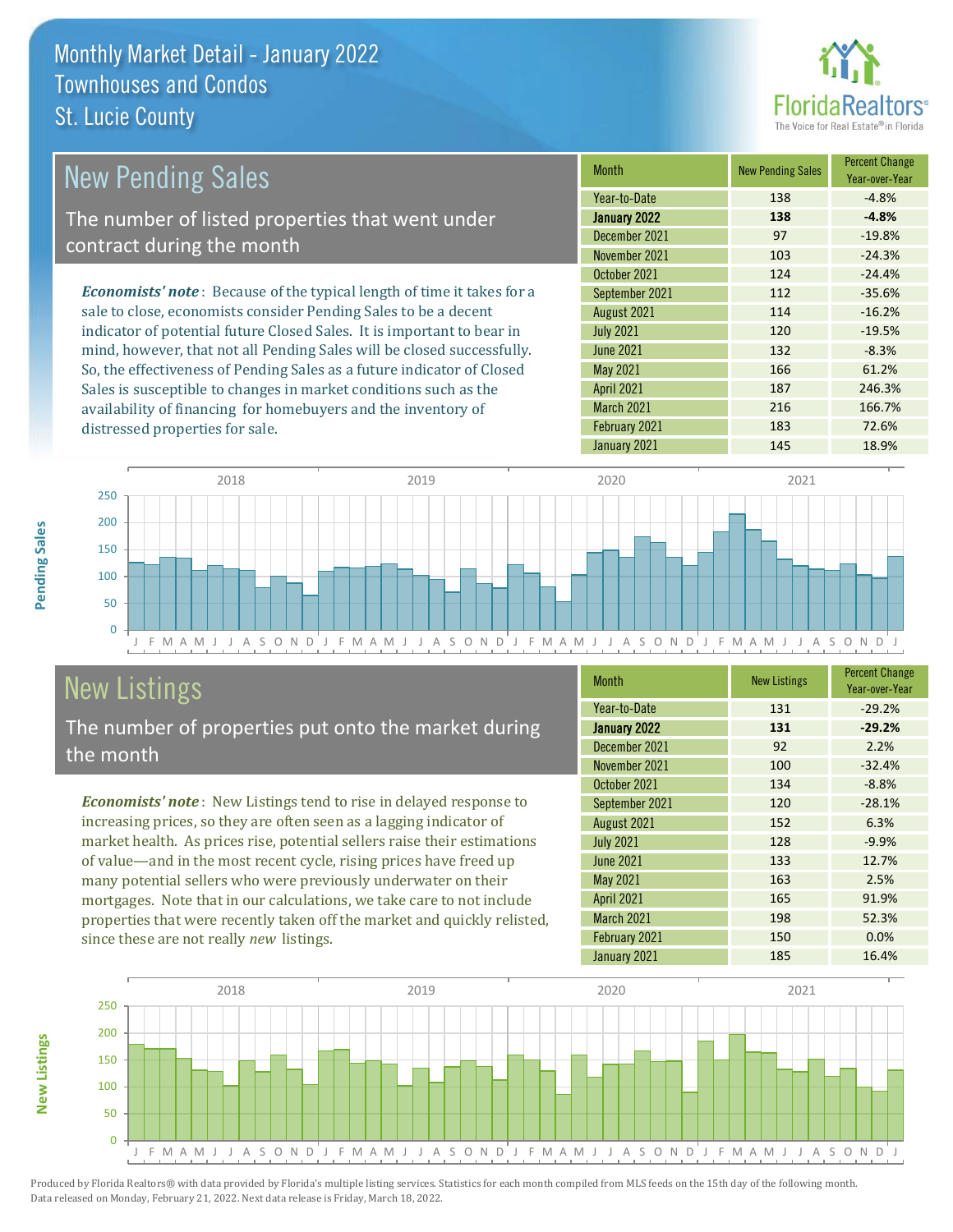

# Inventory (Active Listings) The number of property listings active at the end of the month

*Economists' note* : There are a number of ways to define and calculate Inventory. Our method is to simply count the number of active listings on the last day of the month, and hold this number to compare with the same month the following year. Inventory rises when New Listings are outpacing the number of listings that go off-market (regardless of whether they actually sell). Likewise, it falls when New Listings aren't keeping up with the rate at which homes are going off-market.

| <b>Month</b>             | Inventory | <b>Percent Change</b><br>Year-over-Year |
|--------------------------|-----------|-----------------------------------------|
| <b>YTD (Monthly Avg)</b> | 136       | $-60.5%$                                |
| January 2022             | 136       | $-60.5%$                                |
| December 2021            | 146       | $-54.2%$                                |
| November 2021            | 169       | $-53.3%$                                |
| October 2021             | 180       | $-50.3%$                                |
| September 2021           | 175       | $-54.8%$                                |
| August 2021              | 174       | $-56.7%$                                |
| <b>July 2021</b>         | 138       | $-70.3%$                                |
| <b>June 2021</b>         | 161       | $-67.1%$                                |
| May 2021                 | 164       | $-72.3%$                                |
| <b>April 2021</b>        | 178       | $-69.8%$                                |
| March 2021               | 236       | $-61.8%$                                |
| February 2021            | 282       | $-54.2%$                                |
| January 2021             | 344       | $-41.3%$                                |



## Months Supply of Inventory

An estimate of the number of months it will take to deplete the current Inventory given recent sales rates

*Economists' note* : MSI is a useful indicator of market conditions. The benchmark for a balanced market (favoring neither buyer nor seller) is 5.5 months of inventory. Anything higher is traditionally a buyers' market, and anything lower is a sellers' market. There is no single accepted way of calculating MSI. A common method is to divide current Inventory by the most recent month's Closed Sales count, but this count is a usually poor predictor of future Closed Sales due to seasonal cycles. To eliminate seasonal effects, we use the 12-month average of monthly Closed Sales instead.

| Month                    | <b>Months Supply</b> | <b>Percent Change</b><br>Year-over-Year |
|--------------------------|----------------------|-----------------------------------------|
| <b>YTD (Monthly Avg)</b> | 1.0                  | $-66.7%$                                |
| January 2022             | 1.0                  | $-66.7%$                                |
| December 2021            | 1.1                  | $-62.1%$                                |
| November 2021            | 1.2                  | $-63.6%$                                |
| October 2021             | 1.3                  | $-62.9%$                                |
| September 2021           | 1.2                  | $-70.0%$                                |
| August 2021              | 1.2                  | $-72.1%$                                |
| <b>July 2021</b>         | 0.9                  | $-82.7%$                                |
| <b>June 2021</b>         | 1.1                  | $-80.4%$                                |
| May 2021                 | 1.2                  | $-81.8%$                                |
| <b>April 2021</b>        | 1.4                  | $-78.1%$                                |
| <b>March 2021</b>        | 2.0                  | $-68.3%$                                |
| February 2021            | 2.5                  | $-60.3%$                                |
| January 2021             | 3.0                  | $-50.0%$                                |

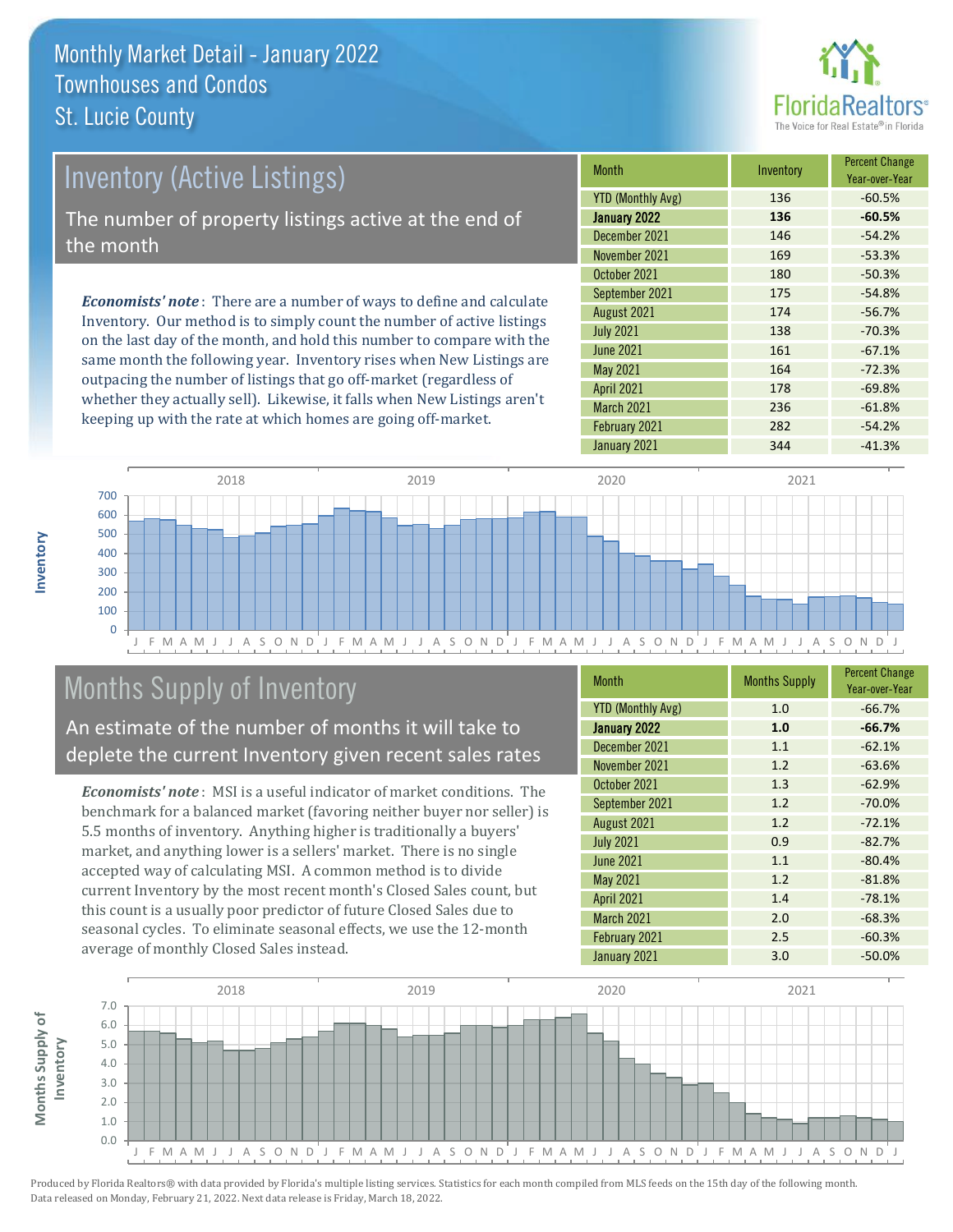

#### *Economists' note:* Closed Sales are one of the simplest—yet most important—indicators for the residential real estate market. When comparing Closed Sales across markets of different sizes, we recommend comparing the percent changes in sales rather than the number of sales. Closed Sales (and many other market metrics) are affected by seasonal cycles, so actual trends are more accurately represented by year-over-year changes (i.e. comparing a month's sales to the amount of sales in the same month in the previous year), rather than changes from one month to the next. \$1,000,000 or more 1 N/A  $$250,000 - $299,999$  13 -7.1% \$300,000 - \$399,999 14 -30.0% \$400,000 - \$599,999 18 100.0% \$600,000 - \$999,999 7 250.0% \$150,000 - \$199,999 13 -38.1% \$200,000 - \$249,999 12 0.0% \$100,000 - \$149,999 13 116.7% Sale Price Closed Sales Percent Change Year-over-Year Less than \$50,000 0 0 -100.0%  $$50.000 - $99.999$  6 -40.0% ■ January 2021 **■ January 2022** Closed Sales by Sale Price The number of sales transactions which closed during the month



## Median Time to Contract by Sale Price The median number of days between the listing date and contract date for all Closed Sales during the month

*Economists' note* : Like Time to Sale, Time to Contract is a measure of the length of the home selling process calculated for sales which closed during the month. The difference is that Time to Contract measures the number of days between the initial listing of a property and the signing of the contract which eventually led to the closing of the sale. When the gap between Median Time to Contract and Median Time to Sale grows, it is usually a sign of longer closing times and/or declining numbers of cash sales.

| <b>Sale Price</b>     | Median Time to<br>Contract | <b>Percent Change</b><br>Year-over-Year |
|-----------------------|----------------------------|-----------------------------------------|
| Less than \$50,000    | (No Sales)                 | N/A                                     |
| $$50,000 - $99,999$   | 48 Days                    | 45.5%                                   |
| $$100,000 - $149,999$ | 13 Days                    | $-67.5%$                                |
| $$150,000 - $199,999$ | 9 Days                     | $-65.4%$                                |
| \$200,000 - \$249,999 | 19 Days                    | $-77.6%$                                |
| \$250,000 - \$299,999 | 44 Days                    | 37.5%                                   |
| \$300,000 - \$399,999 | 38 Days                    | 100.0%                                  |
| \$400,000 - \$599,999 | 25 Days                    | $-24.2%$                                |
| \$600,000 - \$999,999 | 12 Days                    | $-91.4%$                                |
| \$1,000,000 or more   | 89 Days                    | N/A                                     |



**Closed Sales**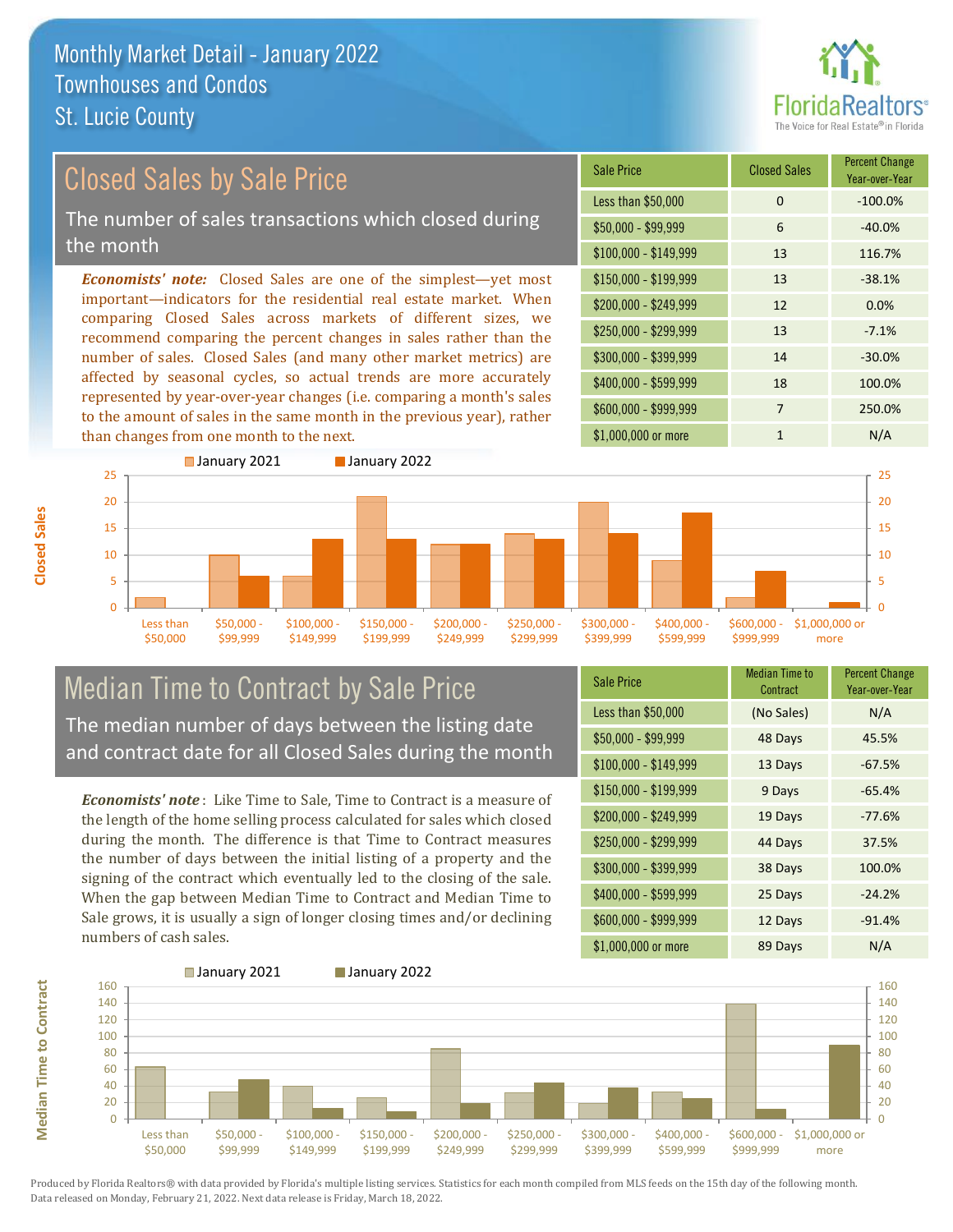

## New Listings by Initial Listing Price

The number of properties put onto the market during the month

*Economists' note:* New Listings tend to rise in delayed response to increasing prices, so they are often seen as a lagging indicator of market health. As prices rise, potential sellers raise their estimations of value—and in the most recent cycle, rising prices have freed up many potential sellers who were previously underwater on their mortgages. Note that in our calculations, we take care to not include properties that were recently taken off the market and quickly relisted, since these are not really *new* listings.

| <b>Initial Listing Price</b> | <b>New Listings</b> | <b>Percent Change</b><br>Year-over-Year |
|------------------------------|---------------------|-----------------------------------------|
| Less than \$50,000           | $\Omega$            | $-100.0%$                               |
| $$50,000 - $99,999$          | 2                   | $-71.4%$                                |
| $$100,000 - $149,999$        | 12                  | $-55.6%$                                |
| $$150,000 - $199,999$        | 19                  | $-47.2%$                                |
| \$200,000 - \$249,999        | 21                  | 5.0%                                    |
| \$250,000 - \$299,999        | 23                  | 9.5%                                    |
| \$300,000 - \$399,999        | 13                  | $-48.0%$                                |
| \$400,000 - \$599,999        | 28                  | 100.0%                                  |
| \$600,000 - \$999,999        | 7                   | $-75.9%$                                |
| \$1,000,000 or more          | 6                   | 20.0%                                   |



## Inventory by Current Listing Price The number of property listings active at the end of the month

*Economists' note* : There are a number of ways to define and calculate Inventory. Our method is to simply count the number of active listings on the last day of the month, and hold this number to compare with the same month the following year. Inventory rises when New Listings are outpacing the number of listings that go off-market (regardless of whether they actually sell). Likewise, it falls when New Listings aren't keeping up with the rate at which homes are going off-market.

| <b>Current Listing Price</b> | Inventory | <b>Percent Change</b><br>Year-over-Year |
|------------------------------|-----------|-----------------------------------------|
| Less than \$50,000           | $\Omega$  | $-100.0%$                               |
| $$50,000 - $99,999$          | 5         | $-83.3%$                                |
| $$100,000 - $149,999$        | 7         | $-86.3%$                                |
| $$150,000 - $199,999$        | 14        | $-71.4%$                                |
| \$200,000 - \$249,999        | 11        | $-68.6%$                                |
| \$250,000 - \$299,999        | 13        | $-64.9%$                                |
| \$300,000 - \$399,999        | 14        | $-72.5%$                                |
| \$400,000 - \$599,999        | 40        | 8.1%                                    |
| \$600,000 - \$999,999        | 10        | $-76.7%$                                |
| \$1,000,000 or more          | 22        | 214.3%                                  |



Produced by Florida Realtors® with data provided by Florida's multiple listing services. Statistics for each month compiled from MLS feeds on the 15th day of the following month. Data released on Monday, February 21, 2022. Next data release is Friday, March 18, 2022.

**Inventory**